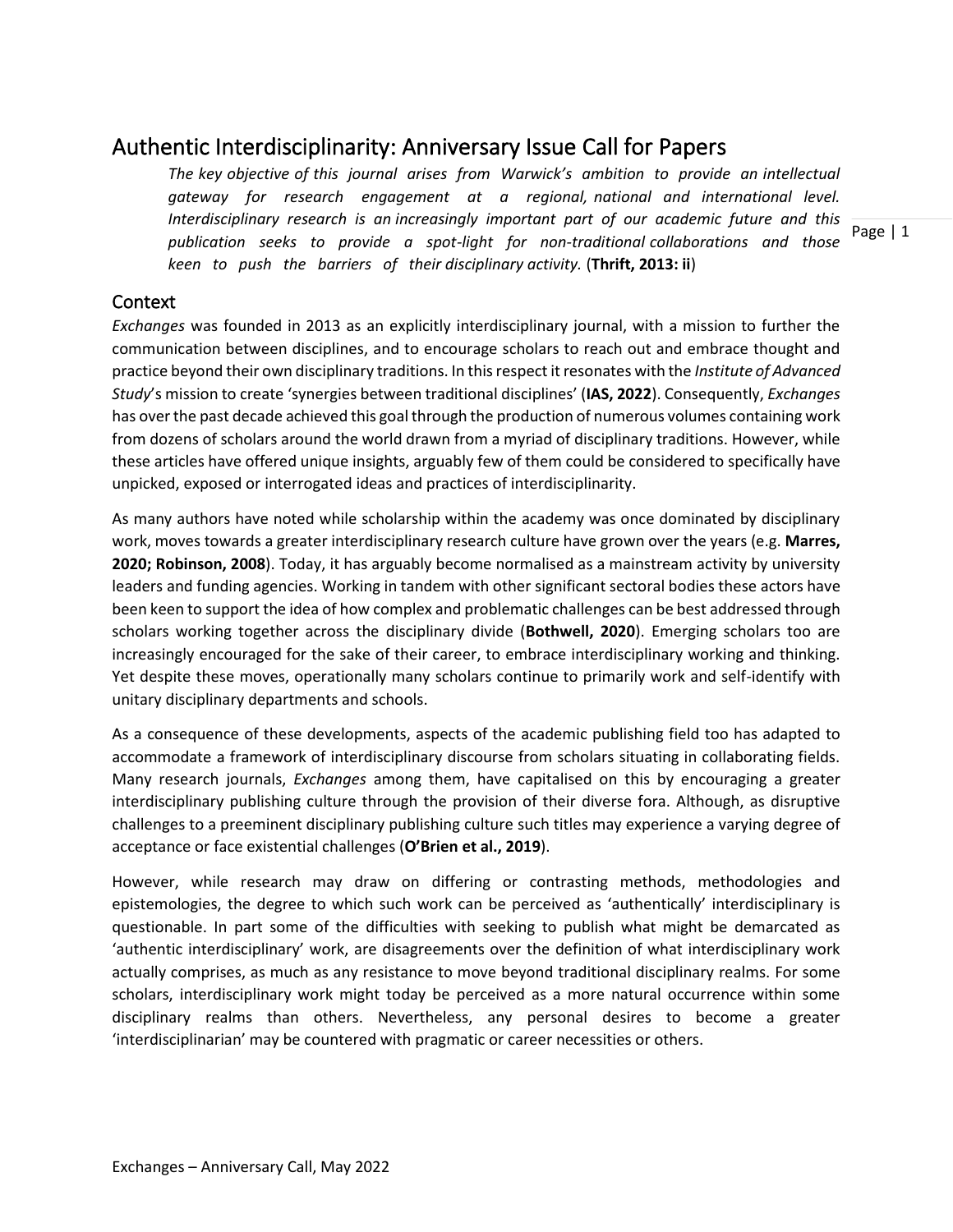Yet, there are counters that work badged as interdisciplinary suffers from a 'diminution' of the rigor and focus witnessed were it to be situated entirely within a singular or closely related fields of study (**Bothwell, 2020**). Thus, the question might be posed, is interdisciplinarity research simply a prevailing trend rather than a genuine evolution of the scholarly research paradigm?

This gives rise to further questions concerning the definition of 'interdisciplinarity' and how we might  $\frac{}{\text{Page} \mid 2}$ differentiate 'authentic' from 'inauthentic' research practices. In turn, explorations of these synergistic themes may serve to better illuminate new insights into the state of cross-disciplinary research and research communications today. Not least with respect to whatever modest role *Exchanges* itself may have contributed.

#### Call & Inspirations

*Interdisciplinarity is the coming together of two or more disciplines to formulate a research question and an innovative method of finding an answer to that question. The research question might arise from the relationship between these disciplines or from the problematic boundary where the research from two or more disciplines intersects, providing a new direction to explore. The combination of divergent considerations from these disciplines often creates a new way of thinking about a problem.* (**Grainger-Clemson et al., 2013: iii-iv**)

So, tying into the 10<sup>th</sup> anniversary issue of *Exchanges: The Interdisciplinary Research Journal* we are seeking contributions which seek to celebrate, challenge or define ideas around **authentic interdisciplinarity**. Authors may wish to draw on their own research practices and activities or adopt a more holistic stance in engaging with the prior literature and activities within this broadly demarcated field. As is *Exchanges'* tradition, we will potentially consider any work which its authors choose to present which seeks to address the themes evident within this call.

Authors may also wish to draw upon methods or methodological practices within a variety of field. Alternatively, they may consider explore if there are discrete or disparate audiences for interdisciplinary rather than unitary disciplinary work in academia today. Additionally, pieces considering, rationalising or amplifying cross-disciplinary discourse concerning centring on the concepts of authentic interdisciplinarity would be warmly received.

Authors looking for further inspiration to frame their articles may wish to look to ideas from among the following topics of potential interest:

- Authenticity and/or inauthenticity within interdisciplinary research and practice
- Becoming an interdisciplinarian practical advice or critical reflections
- Conversations with interdisciplinary giants
- Creating, evolving and/or maintaining interdisciplinary research practice
- Critical reflections of *Exchanges*: then, now and tomorrow
- Defining boundaries between inter, multi and trans-disciplinary research
- In defence of the unitary disciplinarian in an interdisciplinary academy
- The interdisciplinary decade: key developments of the past ten years
- What lies beyond the fringes or overlaps of interdisciplinary thought?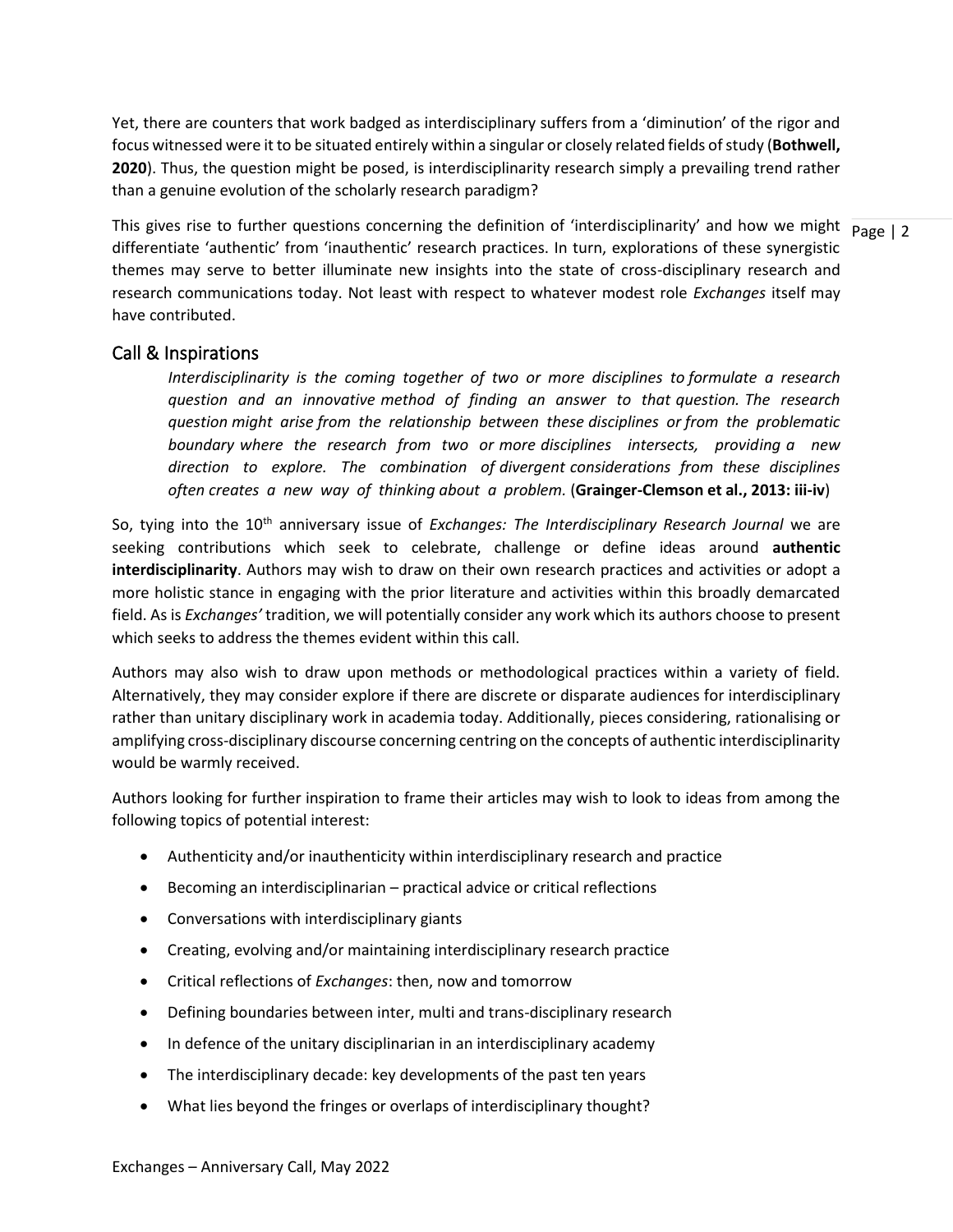However, authors are encouraged to develop their own ideas, thought and methodological approaches or insights, and need not only adhere to the above suggestions, provided as inspiration.

uniting scholars from disparate disciplines providing multiple viewpoints will be especially welcomed as  $\frac{}{\text{Page }|3}$ As a journal with an early career focus, *Exchanges* especially welcomes submissions in response to this call from scholars at an early or formative stage of their academic research careers. Papers authored by responses to this call (e.g., scientists writing with humanities scholars). Additionally, as this call is tied into our anniversary issue, we would encourage submissions from authors who have previously published with *Exchanges* throughout its existence too.

### Formats & Deadlines

Manuscripts may be submitted for consideration as peer-reviewed pieces (academic papers or review articles) or as editorially reviewed shorter contributions (critical reflections or conversations), as desired by their authors. However, please note the format adopted will modify the submission deadline (shown below).

- **Peer-Reviewed Papers or Review Articles 30th November 2022**
- **Critical Reflections, Conversations (interviews) or Essays 30th June 2023**

For more on these formats, their respective requirements and word limits please see the open call below, or our online Guide for Authors (**[Exchanges, 2022](https://exchanges.warwick.ac.uk/guidance)**).

Alternatively, contact the Editor-in-Chief via the address below. Manuscripts submitted beyond these dates may still be considered for publication in the anniversary issue, at the Editor-in-Chief's discretion. Authors should note that the anticipated publication date for work submitted for this call is  $31^{st}$  October 2023.

## Manuscript Submission

All articles should be submitted via *Exchanges'* online portal. New contributors will be required to register for an account with the journal as part of the submission process.

• [exchanges.warwick.ac.uk/index.php/exchanges/submission/wizard](https://exchanges.warwick.ac.uk/index.php/exchanges/submission/wizard)

Authors should highlight in their submission note to the editor the format under which their manuscript should be considered. If authors are unsure if their manuscript proposal meets the requirements of this call, they are strongly advised to consult with the Editor-in-Chief ahead of submission. Submissions of sufficient quality but which do not sufficiently address the themes of this call, may be instead considered under the non-thematic, open call for papers at the Editor-in-Chief's discretion.

As with all our themed calls, papers deemed by the journal to be suitably scholarly, but falling outside this call's framing, may be instead considered under the non-thematic, open call for papers at the Editor-in-Chief's discretion.

Further guidance and advice on submission can be found here:

• [exchanges.warwick.ac.uk/index.php/exchanges/about/submissions](https://exchanges.warwick.ac.uk/index.php/exchanges/about/submissions)